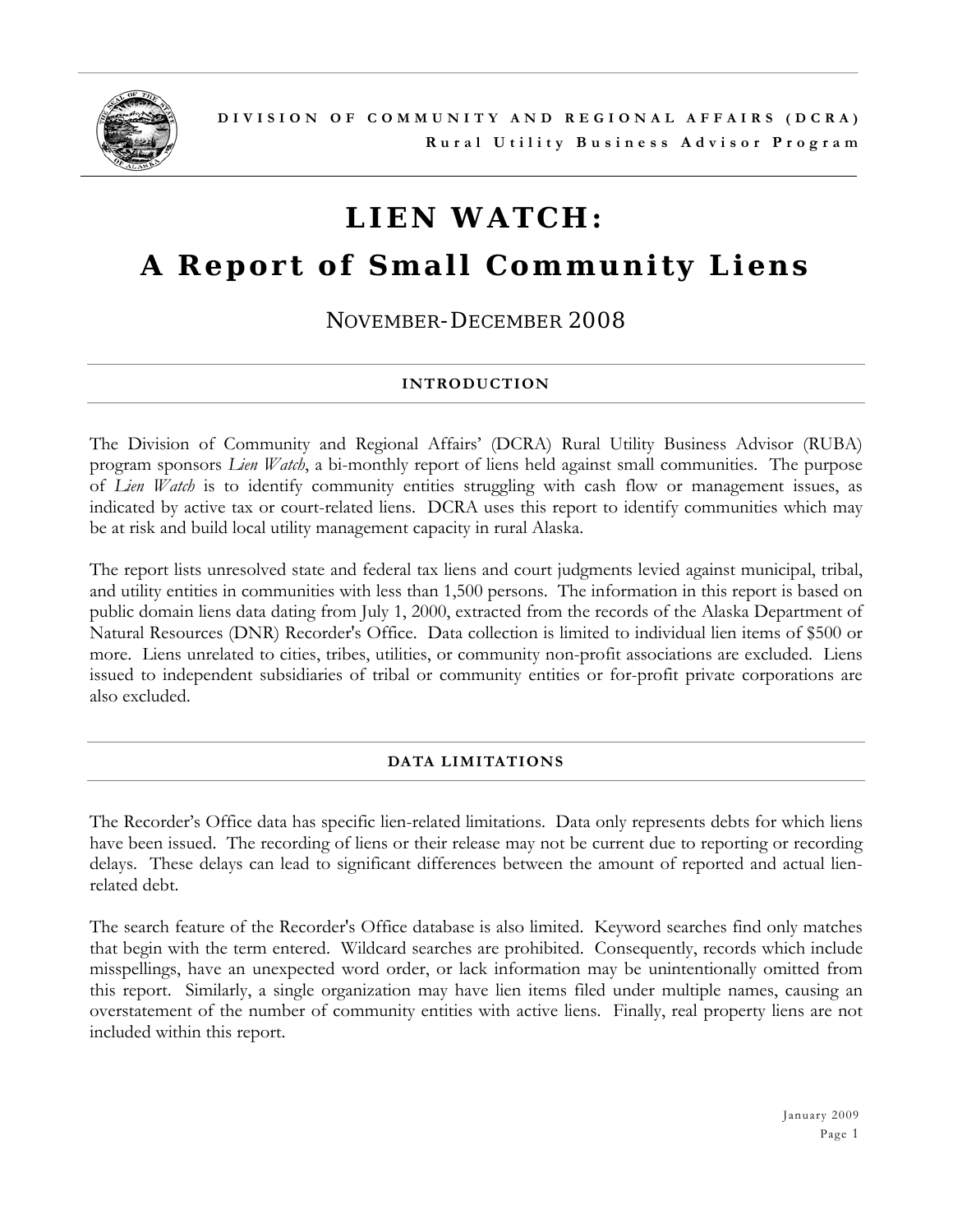The number of lien releases recorded between November 1, 2008, and December 31, 2008, was 23. This is similar to the 2007 average of 26 and the 2008 average of 22 releases per two month period. The number of liens recorded between November 1, 2008, and December 31, 2008, was 7, less than half the 2007 average of 17 new lien items and less than one third the 2008 average of 25 new lien items issued during each two-month period.

The compiled records list **289** individual active liens of \$500 or more. These were connected with **57** city, tribal, and utility entities in **53** communities across Alaska. While the median debt load per individual lien was \$7,149, the average was \$21,745. A majority (**58%**) of the lien-holding entities owe at least \$20,000. **Thirteen** of the 57 entities (**23%**) owe more than \$100,000.

In 2008, except for a sharp increase in the May - June period, the number of liens issued decreased over the year (Figure 1). The average number of liens issued per two month period was 25, with a high of 39 in the May - June period and a low of 7 in the November - December period. In 2007, the number of liens issued remained relatively steady, varying from 12 to 22.



#### **SMALL COMMUNITY LIEN ITEMS**

| Community     | <b>Community Entity</b> | <b>Type of Lien</b>            | <b>Amount</b> | Period     | <b>Date Filed</b> |
|---------------|-------------------------|--------------------------------|---------------|------------|-------------------|
| Akhiok        | City of Akhiok          | Alaska Employment Security Tax | \$818         | 12/31/2005 | 10/17/2006        |
| <b>Akhiok</b> | City of Akhiok          | Alaska Employment Security Tax | \$1,653       | 3/31/2006  | 10/17/2006        |
| <b>Akhiok</b> | City of Akhiok          | Alaska Employment Security Tax | \$1,851       | 6/30/2006  | 10/17/2006        |
| <b>Akhiok</b> | City of Akhiok          | Default Judgment               | \$60,910      | 11/19/2003 | 12/17/2003        |
| <b>Akhiok</b> | <b>City of Akhiok</b>   | Total                          | \$65,231      |            |                   |
| Akiak         | City of Akiak           | <b>IRS 941</b>                 | \$5.588       | 12/31/1998 | 1/14/2004         |
| Akiak         | City of Akiak           | <b>IRS 941</b>                 | \$10,738      | 3/31/1999  | 1/14/2004         |
| Akiak         | City of Akiak           | <b>IRS 941</b>                 | \$10,470      | 6/30/1999  | 1/14/2004         |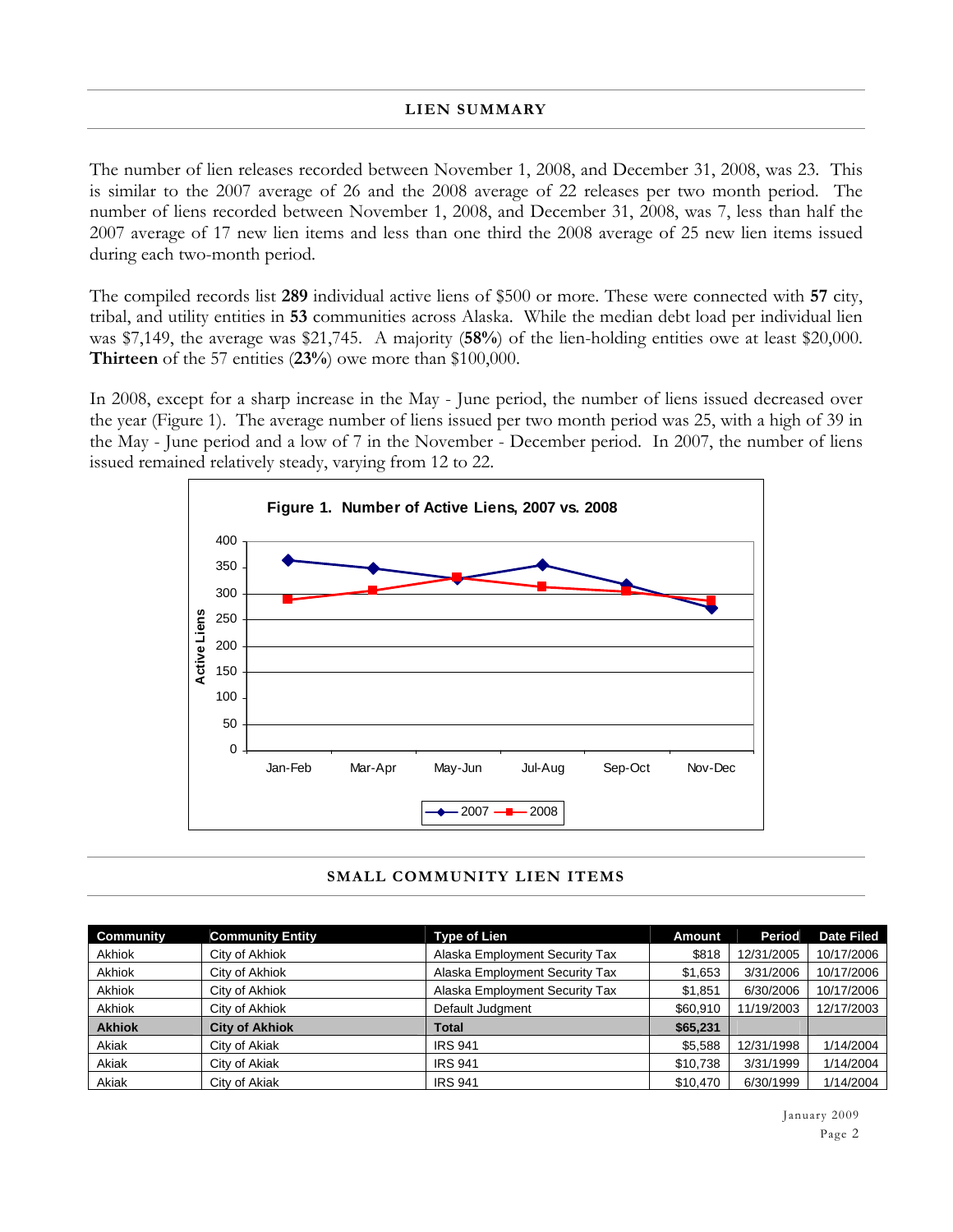| <b>Community</b> | <b>Community Entity</b>              | <b>Type of Lien</b> | Amount    | Period     | <b>Date Filed</b> |
|------------------|--------------------------------------|---------------------|-----------|------------|-------------------|
| Akiak            | City of Akiak                        | <b>IRS 941</b>      | \$3,890   | 9/30/1999  | 1/14/2004         |
| Akiak            | City of Akiak                        | <b>IRS 941</b>      | \$9,562   | 12/31/1999 | 1/14/2004         |
| Akiak            | City of Akiak                        | <b>IRS 941</b>      | \$10,325  | 3/31/2000  | 1/14/2004         |
| Akiak            | City of Akiak                        | <b>IRS 941</b>      | \$10,116  | 6/30/2000  | 1/14/2004         |
| Akiak            | City of Akiak                        | <b>IRS 941</b>      | \$9,912   | 9/30/2000  | 1/14/2004         |
| Akiak            | City of Akiak                        | <b>IRS 941</b>      | \$9,897   | 12/31/2000 | 1/14/2004         |
| Akiak            | City of Akiak                        | <b>IRS 941</b>      | \$10,164  | 3/31/2001  | 1/14/2004         |
| Akiak            | City of Akiak                        | <b>IRS 941</b>      | \$10,637  | 6/30/2001  | 1/14/2004         |
| Akiak            | City of Akiak                        | <b>IRS 941</b>      | \$10,671  | 9/30/2001  | 1/14/2004         |
| Akiak            | City of Akiak                        | <b>IRS 941</b>      | \$11,619  | 12/31/2001 | 1/14/2004         |
| Akiak            | City of Akiak                        | <b>IRS 941</b>      | \$863     | 12/31/2003 | 8/19/2004         |
| Akiak            | City of Akiak                        | <b>IRS 941</b>      | \$10,543  | 3/31/2004  | 8/19/2004         |
| Akiak            | City of Akiak                        | <b>IRS 941</b>      | \$9,430   | 6/30/2004  | 1/10/2005         |
| <b>Akiak</b>     | <b>City of Akiak</b>                 | <b>Total</b>        | \$144,426 |            |                   |
| Aleknagik        | Aleknagik Traditional Council        | <b>IRS 941</b>      | \$5,877   | 3/31/2002  | 9/30/2005         |
| Aleknagik        | Aleknagik Traditional Council        | <b>IRS 941</b>      | \$12,184  | 6/30/2002  | 9/30/2005         |
| Aleknagik        | Aleknagik Traditional Council        | <b>IRS 941</b>      | \$20,139  | 9/30/2002  | 9/30/2005         |
| Aleknagik        | Aleknagik Traditional Council        | <b>IRS 941</b>      | \$33,985  | 12/31/2002 | 9/30/2005         |
| Aleknagik        | Aleknagik Traditional Council        | <b>IRS 941</b>      | \$10,929  | 3/31/2003  | 9/30/2005         |
| Aleknagik        | Aleknagik Traditional Council        | <b>IRS 941</b>      | \$10,239  | 6/30/2003  | 9/30/2005         |
| Aleknagik        | Aleknagik Traditional Council        | <b>IRS 941</b>      | \$6,114   | 9/30/2003  | 9/30/2005         |
| Aleknagik        | Aleknagik Traditional Council        | <b>IRS 941</b>      | \$7,049   | 12/31/2003 | 9/30/2005         |
| Aleknagik        | Aleknagik Traditional Council        | <b>IRS 941</b>      | \$5,036   | 3/31/2004  | 9/30/2005         |
| Aleknagik        | Aleknagik Traditional Council        | <b>IRS 941</b>      | \$7,178   | 6/30/2004  | 9/30/2005         |
| Aleknagik        | <b>Aleknagik Traditional Council</b> | <b>Total</b>        | \$118,730 |            |                   |
| Ambler           | Native Village of Ambler             | Default Judgment    | \$70,243  | 6/10/2005  | 6/21/2005         |
| <b>Ambler</b>    | <b>Native Village of Ambler</b>      | <b>Total</b>        | \$70,243  |            |                   |
| Aniak            | Kuskokwim Native Association         | <b>IRS 941</b>      | \$34,042  | 12/31/2000 | 6/9/2008          |
| Aniak            | Kuskokwim Native Association         | <b>IRS 941</b>      | \$99,530  | 3/31/2001  | 6/16/2008         |
| Aniak            | Kuskokwim Native Association         | <b>IRS 941</b>      | \$23,492  | 6/30/2001  | 6/9/2008          |
| Aniak            | Kuskokwim Native Association         | <b>IRS 941</b>      | \$127,267 | 9/30/2001  | 7/28/2008         |
| Aniak            | Kuskokwim Native Association         | <b>IRS 941</b>      | \$88,534  | 12/31/2001 | 7/1/2008          |
| Aniak            | Kuskokwim Native Association         | <b>IRS 941</b>      | \$37,104  | 3/31/2002  | 6/9/2008          |
| Aniak            | Kuskokwim Native Association         | <b>IRS 941</b>      | \$167,081 | 6/30/2002  | 6/9/2008          |
| Aniak            | Kuskokwim Native Association         | <b>IRS 941</b>      | \$222,855 | 9/30/2002  | 6/9/2008          |
| Aniak            | Kuskokwim Native Association         | <b>IRS 941</b>      | \$111,071 | 12/31/2002 | 6/9/2008          |
| Aniak            | Kuskokwim Native Association         | <b>IRS 941</b>      | \$106,399 | 3/31/2003  | 6/9/2008          |
| Aniak            | Kuskokwim Native Association         | <b>IRS 941</b>      | \$150,589 | 6/30/2003  | 6/16/2008         |
| Aniak            | Kuskokwim Native Association         | <b>IRS 941</b>      | \$197,631 | 9/30/2003  | 6/19/2008         |
| Aniak            | Kuskokwim Native Association         | <b>IRS 941</b>      | \$122,403 | 12/31/2003 | 6/9/2008          |
| Aniak            | Kuskokwim Native Association         | <b>IRS 941</b>      | \$54,963  | 3/31/2004  | 3/6/2008          |
| Aniak            | Kuskokwim Native Association         | <b>IRS 941</b>      | \$142,624 | 6/30/2004  | 3/6/2008          |
| Aniak            | Kuskokwim Native Association         | <b>IRS 941</b>      | \$128,357 | 9/30/2004  | 3/6/2008          |
| Aniak            | Kuskokwim Native Association         | <b>IRS 941</b>      | \$88,163  | 12/31/2004 | 3/6/2008          |
| Aniak            | Kuskokwim Native Association         | <b>IRS 941</b>      | \$68,541  | 3/31/2005  | 2/12/2008         |
| Aniak            | Kuskokwim Native Association         | <b>IRS 941</b>      | \$89,013  | 6/30/2005  | 3/6/2008          |
| Aniak            | Kuskokwim Native Association         | <b>IRS 941</b>      | \$97,330  | 9/30/2005  | 3/6/2008          |
| Aniak            | Kuskokwim Native Association         | <b>IRS 941</b>      | \$74,477  | 12/31/2005 | 2/12/2008         |
| Aniak            | Kuskokwim Native Association         | <b>IRS 941</b>      | \$79,988  | 6/30/2006  | 3/6/2008          |
| Aniak            | Kuskokwim Native Association         | <b>IRS 941</b>      | \$63,536  | 9/30/2006  | 3/6/2008          |
| Aniak            | Kuskokwim Native Association         | <b>IRS 941</b>      | \$61,837  | 12/31/2006 | 3/6/2008          |
| Aniak            | Kuskokwim Native Association         | <b>IRS 941</b>      | \$72,497  | 3/31/2007  | 3/6/2008          |
| Aniak            | Kuskokwim Native Association         | <b>IRS 941</b>      | \$30,909  | 9/30/2007  | 2/12/2008         |
| Aniak            | Kuskokwim Native Association         | <b>IRS 941</b>      | \$22,292  | 3/31/2008  | 9/22/2008         |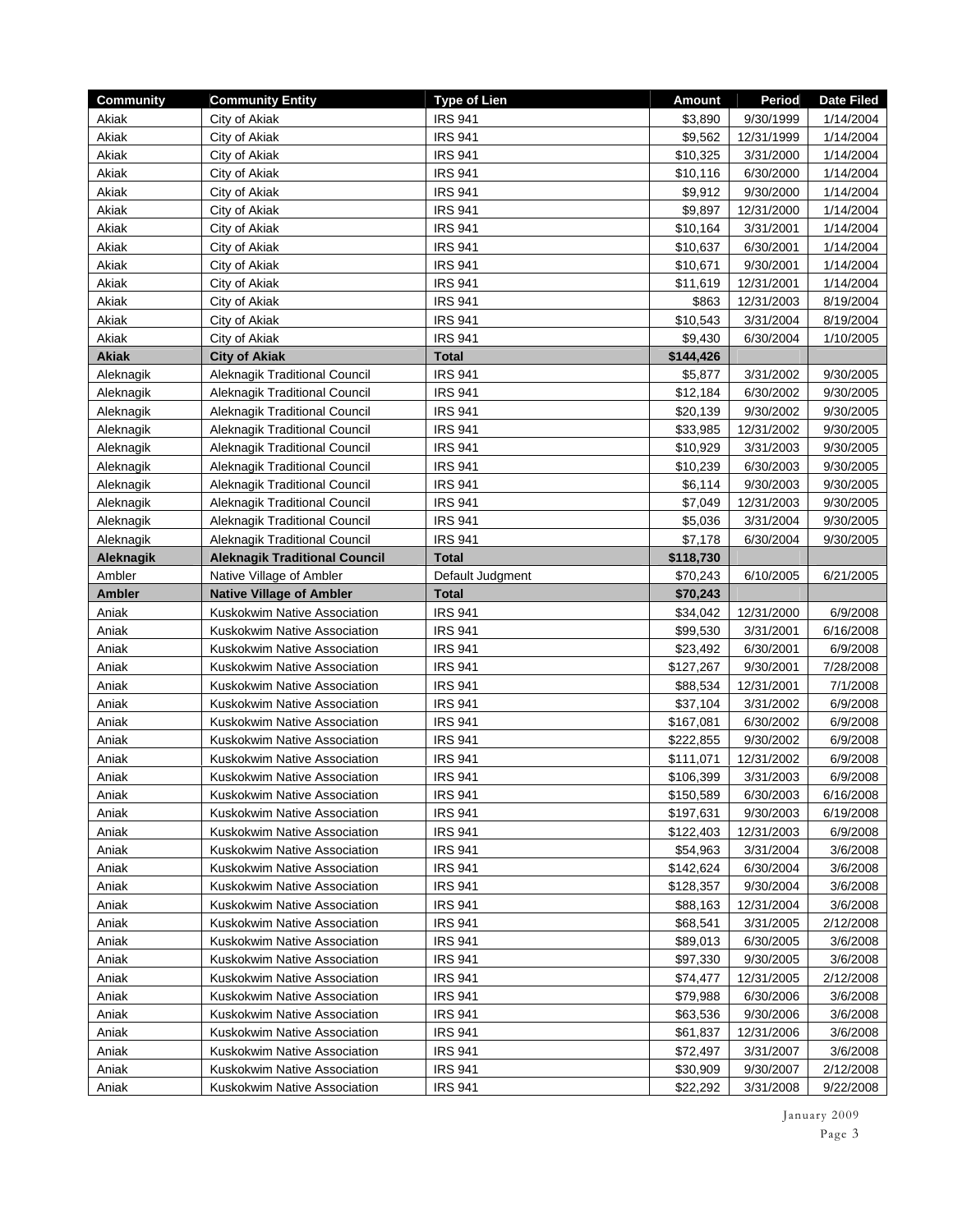| \$2,562,523<br>Aniak<br><b>Kuskokwim Native Association</b><br><b>Total</b><br><b>IRS 941</b><br>Anvik<br><b>Anvik Tribal Council</b><br>\$3,000<br>6/30/2001<br><b>IRS 941</b><br>Anvik<br><b>Anvik Tribal Council</b><br>\$1,494<br>12/31/2001 | 3/1/2006<br>3/1/2006 |
|--------------------------------------------------------------------------------------------------------------------------------------------------------------------------------------------------------------------------------------------------|----------------------|
|                                                                                                                                                                                                                                                  |                      |
|                                                                                                                                                                                                                                                  |                      |
|                                                                                                                                                                                                                                                  |                      |
| <b>IRS 941</b><br>\$17,089<br>Anvik<br><b>Anvik Tribal Council</b><br>12/31/2002                                                                                                                                                                 | 3/1/2006             |
| <b>IRS 941</b><br>\$9,762<br>Anvik<br><b>Anvik Tribal Council</b><br>6/30/2004                                                                                                                                                                   | 3/1/2006             |
| <b>IRS 941</b><br>\$1,505<br>9/30/2004<br>Anvik<br><b>Anvik Tribal Council</b>                                                                                                                                                                   | 3/1/2006             |
| <b>IRS 941</b><br>\$805<br>Anvik<br><b>Anvik Tribal Council</b><br>12/31/2004                                                                                                                                                                    | 3/1/2006             |
| <b>IRS 941</b><br>\$939<br><b>Anvik Tribal Council</b><br>Anvik<br>3/31/2005                                                                                                                                                                     | 3/1/2006             |
| <b>Anvik</b><br><b>Anvik Tribal Council</b><br><b>Total</b><br>\$34,593                                                                                                                                                                          |                      |
| <b>Arctic Village Council</b><br>\$833<br>3/31/2008<br><b>Arctic Village</b><br>Alaska Employment Security Tax                                                                                                                                   | 8/8/2008             |
| <b>Arctic Village</b><br>Arctic Village Council<br><b>IRS 941</b><br>\$2,706<br>12/31/2006                                                                                                                                                       | 10/21/2008           |
| <b>IRS 941</b><br>Arctic Village Council<br>\$537<br>3/31/2008<br>Arctic Village                                                                                                                                                                 | 10/21/2008           |
| <b>Arctic Village Council</b><br><b>Total</b><br>\$4,076<br><b>Arctic Village</b>                                                                                                                                                                |                      |
| Chefornak<br><b>Chefornak Traditional Council</b><br>6/30/2001<br>Alaska Employment Security Tax<br>\$1,047                                                                                                                                      | 11/23/2001           |
| Chefornak<br><b>Chefornak Traditional Council</b><br>\$4,786<br>9/30/2002<br>Alaska Employment Security Tax                                                                                                                                      | 2/15/2003            |
| Chefornak<br><b>Chefornak Traditional Council</b><br><b>IRS 6721</b><br>\$575<br>12/31/2002                                                                                                                                                      | 3/9/2006             |
| <b>Chefornak Traditional Council</b><br><b>IRS 941</b><br>\$14,415<br>Chefornak<br>9/30/2002                                                                                                                                                     | 12/16/2004           |
| <b>Chefornak Traditional Council</b><br><b>IRS 941</b><br>\$26,213<br>Chefornak<br>12/31/2002                                                                                                                                                    | 12/16/2004           |
| Chefornak<br><b>Chefornak Traditional Council</b><br><b>IRS 941</b><br>\$3,136<br>3/31/2003                                                                                                                                                      | 12/16/2004           |
| <b>IRS 941</b><br>\$2,577<br>Chefornak<br><b>Chefornak Traditional Council</b><br>6/30/2003                                                                                                                                                      | 12/16/2004           |
| <b>IRS 941</b><br>\$1,474<br>9/30/2003<br>Chefornak<br><b>Chefornak Traditional Council</b>                                                                                                                                                      | 12/16/2004           |
| Chefornak<br><b>IRS 941</b><br>\$23,931<br>12/31/2003<br><b>Chefornak Traditional Council</b>                                                                                                                                                    | 3/9/2006             |
| <b>IRS 941</b><br>\$14,381<br>3/31/2004<br>Chefornak<br><b>Chefornak Traditional Council</b>                                                                                                                                                     | 3/9/2006             |
| <b>IRS 941</b><br><b>Chefornak Traditional Council</b><br>\$12,581<br>6/30/2004<br>Chefornak                                                                                                                                                     | 3/9/2006             |
| Chefornak<br><b>Chefornak Traditional Council</b><br><b>IRS 941</b><br>\$11,397<br>9/30/2004                                                                                                                                                     | 3/9/2006             |
| <b>IRS 941</b><br>\$10,788<br>12/31/2004<br>Chefornak<br><b>Chefornak Traditional Council</b>                                                                                                                                                    | 3/9/2006             |
| <b>IRS 941</b><br>\$920<br>6/30/2005<br>Chefornak<br><b>Chefornak Traditional Council</b>                                                                                                                                                        | 3/9/2006             |
| <b>Chefornak Traditional Council</b><br><b>IRS 941</b><br>\$730<br>Chefornak<br>9/30/2005                                                                                                                                                        | 3/9/2006             |
| <b>Total</b><br>\$128,951<br><b>Chefornak</b><br><b>Chefornak Traditional Council</b>                                                                                                                                                            |                      |
| Chevak City Council<br>Chevak<br>Alaska Employment Security Tax<br>\$9,172<br>9/30/2003                                                                                                                                                          | 11/12/2003           |
| Chevak<br><b>Chevak City Council</b><br>\$13,338<br>9/30/2007<br>Alaska Employment Security Tax                                                                                                                                                  | 1/15/2008            |
| <b>Chevak City Council</b><br>Alaska Employment Security Tax<br>\$7,441<br>12/31/2007<br>Chevak                                                                                                                                                  | 10/7/2008            |
| Chevak<br><b>Chevak City Council</b><br>Alaska Employment Security Tax<br>\$6,778<br>3/31/2008                                                                                                                                                   | 10/7/2008            |
| Chevak<br><b>Chevak City Council</b><br>Alaska Employment Security Tax<br>\$7,149<br>6/30/2008                                                                                                                                                   | 10/7/2008            |
| Chevak<br><b>Chevak City Council</b><br>Final Judgment<br>\$1,029,479<br>12/31/2008                                                                                                                                                              | 9/26/2008            |
| <b>Chevak</b><br><b>Chevak City Council</b><br><b>Total</b><br>\$1,073,357                                                                                                                                                                       |                      |
| Chevak<br><b>Chevak Traditional Council</b><br>Judgment on Confession<br>\$36,623<br>8/25/2006                                                                                                                                                   | 9/12/2006            |
| <b>Chevak</b><br><b>Chevak Traditional Council</b><br>\$36,623<br>Total                                                                                                                                                                          |                      |
| Chignik Lake Traditional Council<br>\$108,374<br>3/29/2007<br>Chignik Lake<br>Final Judgment                                                                                                                                                     | 5/29/2007            |
| <b>Chignik Lake</b><br><b>Chignik Lake Traditional Council</b><br><b>Total</b><br>\$108,374                                                                                                                                                      |                      |
| Chignik Lake<br>Village of Chignik Lake<br>Alaska Employment Security Tax<br>\$2,300<br>3/31/2005                                                                                                                                                | 6/29/2006            |
| Chignik Lake<br>Village of Chignik Lake<br>Alaska Employment Security Tax<br>\$826<br>6/30/2005                                                                                                                                                  | 6/29/2006            |
| Chignik Lake<br>Village of Chignik Lake<br><b>IRS 941</b><br>\$13,915<br>3/31/2005                                                                                                                                                               | 2/6/2006             |
| <b>IRS 941</b><br>Chignik Lake<br>Village of Chignik Lake<br>\$7,495<br>6/30/2005                                                                                                                                                                | 2/6/2006             |
| <b>Village of Chignik Lake</b><br><b>Chignik Lake</b><br><b>Total</b><br>\$24,536                                                                                                                                                                |                      |
| Circle<br>Circle Village Council<br>Default Judgment<br>\$3,022<br>11/7/2002                                                                                                                                                                     | 11/13/2002           |
| Circle<br>Circle Village Council<br><b>IRS 941</b><br>\$12,895<br>9/30/2000                                                                                                                                                                      | 5/1/2003             |
| Circle Village Council<br><b>IRS 941</b><br>\$19,620<br>12/31/2000<br>Circle                                                                                                                                                                     | 11/19/2002           |
| Circle Village Council<br><b>IRS 941</b><br>\$13,341<br>Circle<br>3/31/2001                                                                                                                                                                      | 5/1/2003             |
| Circle Village Council<br><b>IRS 941</b><br>\$30,512<br>6/30/2001<br>Circle                                                                                                                                                                      | 11/19/2002           |
| Circle Village Council<br><b>IRS 941</b><br>\$41,868<br>9/30/2001<br>Circle                                                                                                                                                                      | 11/19/2002           |
| Circle Village Council<br><b>IRS 941</b><br>\$20,710<br>Circle<br>12/31/2001                                                                                                                                                                     | 11/19/2002           |
| Circle Village Council<br><b>IRS 941</b><br>\$13,281<br>Circle<br>3/31/2002                                                                                                                                                                      | 11/19/2002           |
| Circle Village Council<br><b>IRS 941</b><br>\$16,228<br>Circle<br>6/30/2002                                                                                                                                                                      | 6/24/2003            |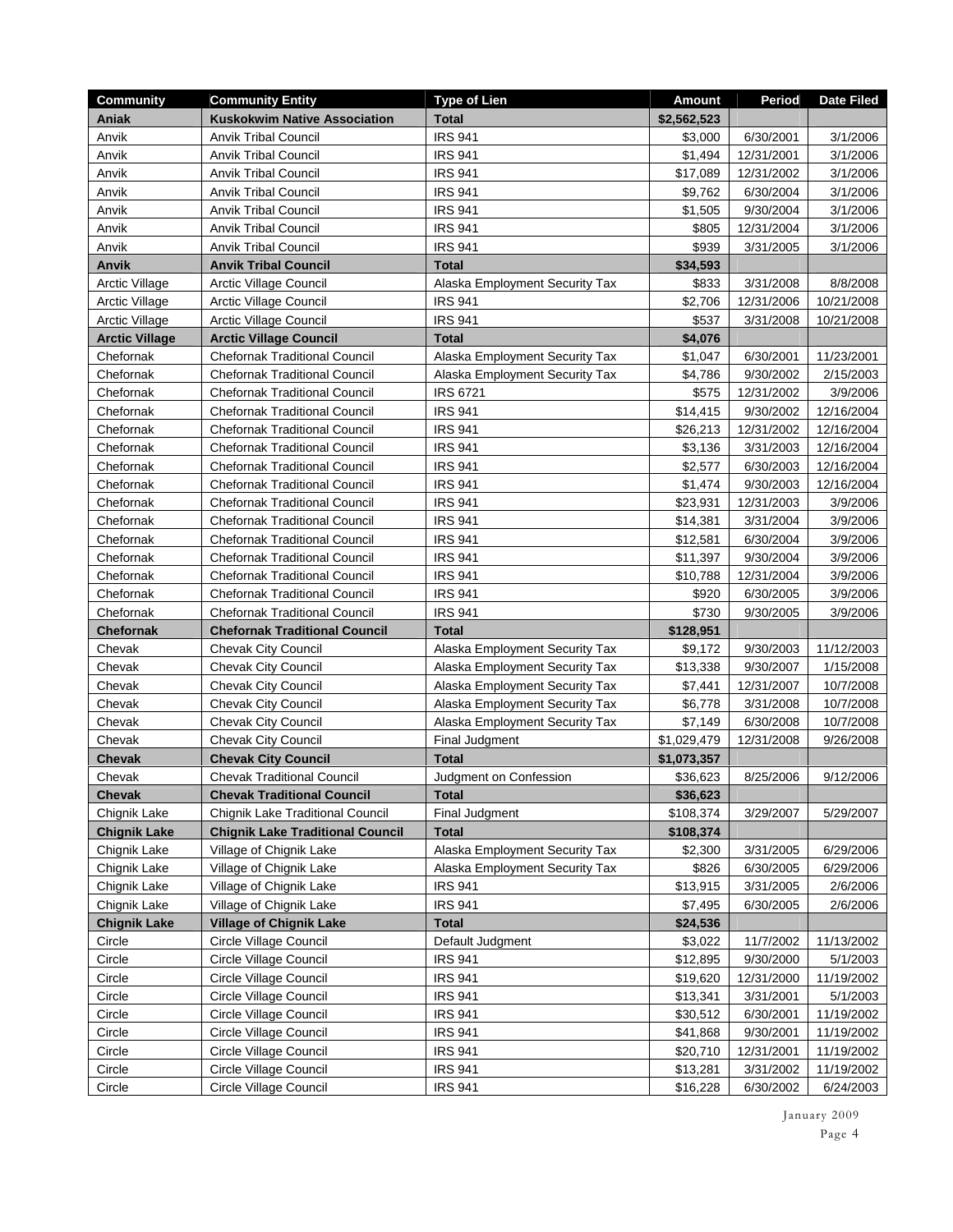| <b>Community</b>     | <b>Community Entity</b>                  | <b>Type of Lien</b>            | <b>Amount</b> | Period     | <b>Date Filed</b> |
|----------------------|------------------------------------------|--------------------------------|---------------|------------|-------------------|
| Circle               | Circle Village Council                   | <b>IRS 941</b>                 | \$14,879      | 9/30/2002  | 6/24/2003         |
| Circle               | Circle Village Council                   | <b>IRS 941</b>                 | \$66,231      | 12/31/2002 | 6/24/2003         |
| <b>Circle</b>        | <b>Circle Village Council</b>            | <b>Total</b>                   | \$252,586     |            |                   |
| Clark's Point        | City of Clark's Point                    | Alaska Employment Security Tax | \$1,142       | 9/30/2007  | 1/16/2008         |
| Clark's Point        | City of Clark's Point                    | <b>IRS 941</b>                 | \$961         | 6/30/2007  | 12/9/2008         |
| Clark's Point        | City of Clark's Point                    | <b>IRS 941</b>                 | \$2,791       | 9/30/2007  | 12/9/2008         |
| Clark's Point        | City of Clark's Point                    | <b>IRS 941</b>                 | \$8,262       | 12/31/2007 | 12/9/2008         |
| <b>Clark's Point</b> | <b>City of Clark's Point</b>             | <b>Total</b>                   | \$13,156      |            |                   |
| <b>Copper Center</b> | Kluti Kaah Native Village                | Alaska Employment Security Tax | \$2,707       | 3/31/2000  | 7/24/2000         |
| <b>Copper Center</b> | Kluti Kaah Native Village                | <b>Total</b>                   | \$2,707       |            |                   |
| <b>Crooked Creek</b> | <b>Crooked Creek Traditional Council</b> | Alaska Employment Security Tax | \$503         | 12/31/2000 | 6/14/2001         |
| <b>Crooked Creek</b> | <b>Crooked Creek Traditional Council</b> | <b>Total</b>                   | \$503         |            |                   |
| Deering              | <b>Deering City Council</b>              | <b>IRS 941</b>                 | \$6,564       | 9/30/2006  | 1/29/2008         |
| Deering              | <b>Deering City Council</b>              | <b>IRS 941</b>                 | \$7,107       | 3/31/2007  | 1/29/2008         |
| Deering              | Deering City Council                     | <b>IRS 941</b>                 | \$529         | 6/30/2007  | 1/29/2008         |
| <b>Deering</b>       | <b>Deering City Council</b>              | <b>Total</b>                   | \$14,200      |            |                   |
| Emmonak              | <b>Emmonak Expense Committee</b>         | Alaska Employment Security Tax | \$885         | 3/31/2005  | 2/28/2006         |
| Emmonak              | <b>Emmonak Expense Committee</b>         | Alaska Employment Security Tax | \$949         | 6/30/2005  | 2/28/2006         |
| Emmonak              | <b>Emmonak Expense Committee</b>         | Alaska Employment Security Tax | \$1,017       | 9/30/2005  | 2/28/2006         |
| Emmonak              | <b>Emmonak Expense Committee</b>         | Alaska Employment Security Tax | \$1,172       | 12/31/2005 | 2/28/2006         |
| Emmonak              | <b>Emmonak Expense Committee</b>         | <b>IRS 941</b>                 | \$7,221       | 12/31/2004 | 7/17/2007         |
| Emmonak              | <b>Emmonak Expense Committee</b>         | <b>IRS 941</b>                 | \$9,632       | 3/31/2005  | 7/17/2007         |
| Emmonak              | <b>Emmonak Expense Committee</b>         | <b>IRS 941</b>                 | \$10,457      | 6/30/2005  | 7/17/2007         |
| Emmonak              | <b>Emmonak Expense Committee</b>         | <b>IRS 941</b>                 | \$9,676       | 9/30/2005  | 7/17/2007         |
| Emmonak              | <b>Emmonak Expense Committee</b>         | <b>IRS 941</b>                 | \$9,677       | 12/31/2005 | 7/17/2007         |
| Emmonak              | <b>Emmonak Expense Committee</b>         | <b>IRS 941</b>                 | \$8,057       | 9/30/2006  | 7/17/2007         |
| <b>Emmonak</b>       | <b>Emmonak Expense Committee</b>         | Total                          | \$58,744      |            |                   |
| <b>False Pass</b>    | <b>False Pass Tribal Council</b>         | Alaska Employment Security Tax | \$1,070       | 9/30/2003  | 8/10/2004         |
| <b>False Pass</b>    | <b>False Pass Tribal Council</b>         | Alaska Employment Security Tax | \$1,354       | 12/31/2003 | 8/10/2004         |
| <b>False Pass</b>    | <b>False Pass Tribal Council</b>         | Alaska Employment Security Tax | \$1,388       | 3/31/2004  | 8/10/2004         |
| <b>False Pass</b>    | <b>False Pass Tribal Council</b>         | Alaska Employment Security Tax | \$2,483       | 6/30/2005  | 11/6/2006         |
| <b>False Pass</b>    | <b>False Pass Tribal Council</b>         | <b>Total</b>                   | \$6,296       |            |                   |
| Gakona               | Gakona Junction Village, Inc.            | <b>IRS 940</b>                 | \$748         | 12/31/1999 | 8/23/2001         |
| Gakona               | Gakona Junction Village, Inc.            | <b>IRS 941</b>                 | \$30,298      | 9/30/2000  | 8/23/2001         |
| Gakona               | Gakona Junction Village, Inc.            | <b>IRS 941</b>                 | \$8,347       | 12/31/2000 | 8/23/2001         |
| Gakona               | Gakona Junction Village, Inc.            | <b>Total</b>                   | \$39,394      |            |                   |
| Galena               | City of Galena                           | Alaska Employment Security Tax | \$11,120      | 12/31/2006 | 7/12/2007         |
| Galena               | <b>City of Galena</b>                    | Total                          | \$11,120      |            |                   |
| Grayling             | City of Grayling                         | <b>IRS 6721</b>                | \$3,496       | 12/31/1999 | 5/22/2003         |
| Grayling             | City of Grayling                         | <b>IRS 941</b>                 | \$4,938       | 3/31/1999  | 11/9/2000         |
| Grayling             | City of Grayling                         | <b>IRS 941</b>                 | \$5,147       | 6/30/1999  | 11/9/2000         |
| Grayling             | City of Grayling                         | <b>IRS 941</b>                 | \$14,677      | 9/30/1999  | 11/9/2000         |
| Grayling             | City of Grayling                         | <b>IRS 941</b>                 | \$4,845       | 12/31/1999 | 11/9/2000         |
| <b>Grayling</b>      | <b>City of Grayling</b>                  | <b>Total</b>                   | \$33,104      |            |                   |
| Hooper Bay           | <b>Hooper Bay Traditional Council</b>    | <b>IRS 941</b>                 | \$18,060      | 9/30/2001  | 7/28/2003         |
| Hooper Bay           | Hooper Bay Traditional Council           | <b>IRS 941</b>                 | \$1,777       | 12/31/2001 | 7/28/2003         |
| Hooper Bay           | Hooper Bay Traditional Council           | <b>IRS 941</b>                 | \$3,127       | 3/31/2002  | 7/28/2003         |
| Hooper Bay           | Hooper Bay Traditional Council           | <b>IRS 941</b>                 | \$1,894       | 6/30/2002  | 7/28/2003         |
| Hooper Bay           | Hooper Bay Traditional Council           | <b>IRS 941</b>                 | \$586         | 9/30/2002  | 1/29/2008         |
| Hooper Bay           | Hooper Bay Traditional Council           | <b>IRS 941</b>                 | \$657         | 3/31/2005  | 7/17/2007         |
| Hooper Bay           | Hooper Bay Traditional Council           | <b>IRS 941</b>                 | \$10,022      | 6/30/2005  | 12/4/2007         |
| Hooper Bay           | Hooper Bay Traditional Council           | <b>IRS 941</b>                 | \$13,679      | 9/30/2005  | 12/4/2007         |
| Hooper Bay           | Hooper Bay Traditional Council           | <b>IRS 941</b>                 | \$10,689      | 3/31/2006  | 2/21/2007         |
| Hooper Bay           | Hooper Bay Traditional Council           | <b>IRS 941</b>                 | \$14,893      | 6/30/2006  | 12/4/2007         |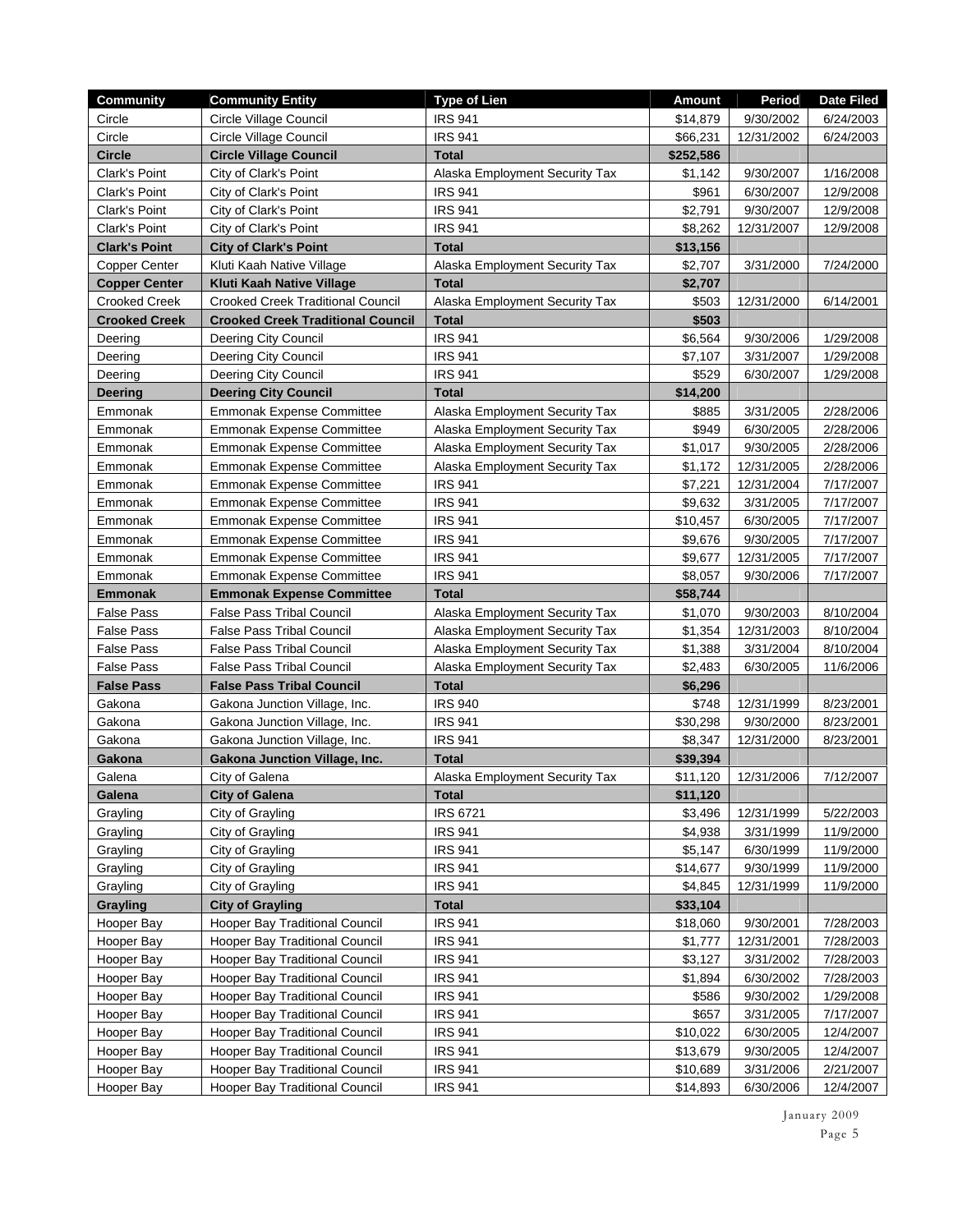| <b>Community</b>        | <b>Community Entity</b>                                         | <b>Type of Lien</b>              | <b>Amount</b>        | Period                   | <b>Date Filed</b> |
|-------------------------|-----------------------------------------------------------------|----------------------------------|----------------------|--------------------------|-------------------|
| Hooper Bay              | <b>Hooper Bay Traditional Council</b>                           | <b>IRS 941</b>                   | \$11,978             | 9/30/2006                | 12/4/2007         |
| Hooper Bay              | Hooper Bay Traditional Council                                  | <b>IRS 941</b>                   | \$7,044              | 12/31/2006               | 12/4/2007         |
| Hooper Bay              | Hooper Bay Traditional Council                                  | <b>IRS 941</b>                   | \$5,146              | 3/31/2007                | 12/4/2007         |
| Hooper Bay              | Hooper Bay Traditional Council                                  | <b>IRS 941</b>                   | \$3,831              | 6/30/2007                | 12/4/2007         |
| Hooper Bay              | Hooper Bay Traditional Council                                  | <b>IRS 941</b>                   | \$1,288              | 12/31/2007               | 7/1/2008          |
| <b>Hooper Bay</b>       | <b>Hooper Bay Traditional Council</b>                           | <b>Total</b>                     | \$104,671            |                          |                   |
| Huslia                  | <b>Huslia Tribal Council</b>                                    | <b>IRS 941</b>                   | \$2,124              | 9/30/2005                | 3/3/2008          |
| Huslia                  | <b>Huslia Tribal Council</b>                                    | <b>IRS 941</b>                   | \$4,114              | 3/31/2006                | 3/3/2008          |
| Huslia                  | Huslia Tribal Council                                           | <b>IRS 941</b>                   | \$4,669              | 6/30/2006                | 3/3/2008          |
| Huslia                  | Huslia Tribal Council                                           | <b>IRS 941</b>                   | \$4,521              | 9/30/2006                | 3/3/2008          |
| Huslia                  | <b>Huslia Tribal Council</b>                                    | <b>IRS 941</b>                   | \$3,617              | 12/31/2006               | 3/3/2008          |
| Huslia                  | Huslia Tribal Council                                           | <b>IRS 941</b>                   | \$23,735             | 3/31/2007                | 3/3/2008          |
| Huslia                  | Huslia Tribal Council                                           | <b>IRS 941</b>                   | \$20,718             | 6/30/2007                | 3/3/2008          |
| Huslia                  | <b>Huslia Tribal Council</b>                                    | <b>IRS 941</b>                   | \$18,641             | 9/30/2007                | 3/3/2008          |
| <b>Huslia</b>           | <b>Huslia Tribal Council</b>                                    | <b>Total</b>                     | \$82,139             |                          |                   |
| Hydaburg                | City of Hydaburg                                                | Alaska Employment Security Tax   | \$748                | 9/30/2007                | 2/12/2008         |
| <b>Hydaburg</b>         | City of Hydaburg                                                | <b>Total</b>                     | \$748                |                          |                   |
| Hydaburg                | Hydaburg Cooperative Assoc. IRA                                 | Alaska Employment Security Tax   | \$12,673             | 6/30/2008                | 10/20/2008        |
| <b>Hydaburg</b>         | <b>Hydaburg Cooperative Assoc. IRA</b>                          | <b>Total</b>                     | \$12,673             |                          |                   |
| Kiana                   | City of Kiana                                                   | Alaska Employment Security Tax   | \$516                | 3/31/2004                | 6/3/2008          |
| Kiana                   | City of Kiana                                                   | Alaska Employment Security Tax   | \$1,093              | 6/30/2004                | 6/3/2008          |
| <b>Kiana</b>            | <b>City of Kiana</b>                                            | <b>Total</b>                     | \$1,609              |                          |                   |
| Kipnuk<br><b>Kipnuk</b> | Kipnuk Traditional Council<br><b>Kipnuk Traditional Council</b> | Default Judgment<br><b>Total</b> | \$24,888<br>\$24,888 | 6/12/2007                | 7/2/2007          |
| Kivalina                | Kivalina City Council                                           | <b>IRS 6721</b>                  | \$1,770              |                          | 3/12/2004         |
| Kivalina                | Kivalina City Council                                           | <b>IRS 6721</b>                  | \$2,820              | 12/31/2000<br>12/31/2001 | 5/27/2004         |
| Kivalina                | Kivalina City Council                                           | <b>IRS 941</b>                   | \$1,556              | 9/30/2002                | 3/12/2004         |
| Kivalina                | Kivalina City Council                                           | <b>IRS 941</b>                   | \$21,077             | 12/31/2002               | 3/12/2004         |
| Kivalina                | Kivalina City Council                                           | <b>IRS 941</b>                   | \$15,744             | 3/31/2003                | 3/12/2004         |
| Kivalina                | Kivalina City Council                                           | <b>IRS 941</b>                   | \$17,294             | 9/30/2003                | 3/12/2004         |
| Kivalina                | Kivalina City Council                                           | <b>IRS 941</b>                   | \$11,794             | 12/31/2003               | 5/27/2004         |
| Kivalina                | Kivalina City Council                                           | <b>IRS 941</b>                   | \$10,762             | 3/31/2004                | 8/26/2004         |
| Kivalina                | Kivalina City Council                                           | <b>IRS 941</b>                   | \$6,605              | 6/30/2004                | 7/8/2005          |
| Kivalina                | Kivalina City Council                                           | <b>IRS 941</b>                   | \$9,603              | 9/30/2004                | 7/8/2005          |
| Kivalina                | Kivalina City Council                                           | <b>IRS 941</b>                   | \$12,285             | 12/31/2004               | 7/8/2005          |
| Kivalina                | Kivalina City Council                                           | <b>IRS 941</b>                   | \$907                | 3/31/2005                | 7/8/2005          |
| <b>Kivalina</b>         | <b>Kivalina City Council</b>                                    | <b>Total</b>                     | \$112,216            |                          |                   |
| Klawock                 | City of Klawock                                                 | Alaska Employment Security Tax   | \$13,041             | 3/31/2008                | 7/15/2008         |
| Klawock                 | <b>City of Klawock</b>                                          | <b>Total</b>                     | \$13,041             |                          |                   |
| Kotlik                  | Kotlik City Council                                             | Alaska Employment Security Tax   | \$1,176              | 12/31/2007               | 5/5/2008          |
| Kotlik                  | Kotlik City Council                                             | <b>IRS 941</b>                   | \$2,727              | 3/31/2007                | 3/24/2008         |
| Kotlik                  | Kotlik City Council                                             | <b>IRS 941</b>                   | \$1,781              | 6/30/2007                | 3/24/2008         |
| Kotlik                  | Kotlik City Council                                             | <b>IRS 941</b>                   | \$803                | 9/30/2007                | 3/24/2008         |
| Kotlik                  | <b>Kotlik City Council</b>                                      | <b>Total</b>                     | \$6,487              |                          |                   |
| Lower Kalskag           | Kalskag Water & Sewer Utility                                   | Alaska Employment Security Tax   | \$5,563              | 3/31/2001                | 7/27/2001         |
| Lower Kalskag           | Kalskag Water & Sewer Utility                                   | Alaska Employment Security Tax   | \$6,120              | 6/30/2001                | 11/23/2001        |
| Lower Kalskag           | Kalskag Water & Sewer Utility                                   | Total                            | \$11,683             |                          |                   |
| Marshall                | City of Marshall                                                | Judgment on Confession           | \$62,008             | 1/5/2006                 | 1/10/2006         |
| <b>Marshall</b>         | <b>City of Marshall</b>                                         | <b>Total</b>                     | \$62,008             |                          |                   |
| Mary's Igloo            | Mary's Igloo Traditional Council                                | <b>IRS 6721</b>                  | \$1,044              | 12/31/1999               | 3/8/2005          |
| Mary's Igloo            | Mary's Igloo Traditional Council                                | <b>IRS 941</b>                   | \$596                | 6/30/2002                | 3/8/2005          |
| Mary's Igloo            | Mary's Igloo Traditional Council                                | <b>IRS 941</b>                   | \$28,237             | 12/31/2002               | 3/8/2005          |
| Mary's Igloo            | <b>Mary's Igloo Traditional Council</b>                         | <b>Total</b>                     | \$29,877             |                          |                   |
| Mentasta Lake           | Mentasta Traditional Council                                    | Alaska Employment Security Tax   | \$2,666              | 6/30/2008                | 10/9/2008         |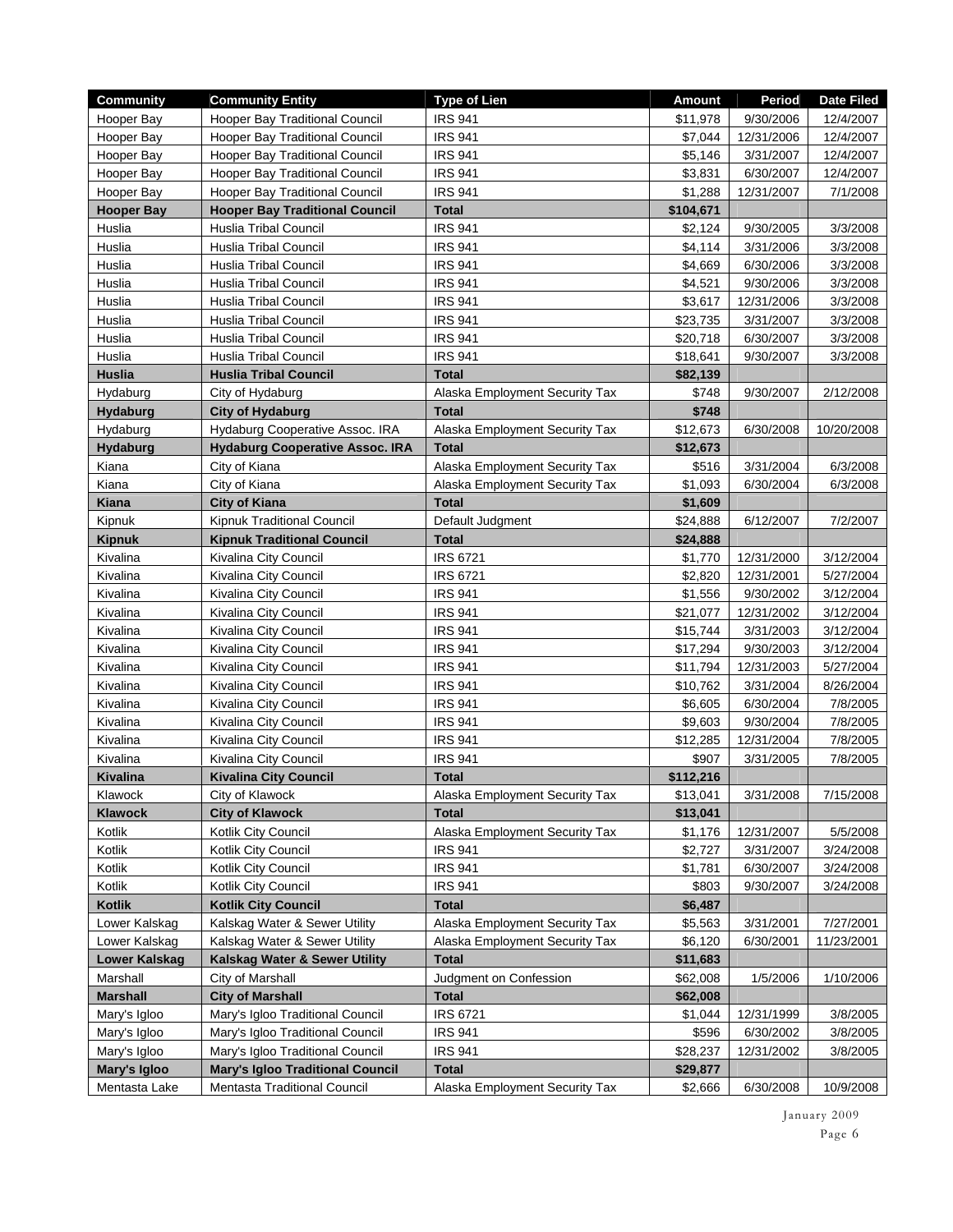| <b>Community</b>        | <b>Community Entity</b>                | <b>Type of Lien</b>            | <b>Amount</b> | Period     | <b>Date Filed</b> |
|-------------------------|----------------------------------------|--------------------------------|---------------|------------|-------------------|
| Mentasta Lake           | Mentasta Traditional Council           | <b>IRS 941</b>                 | \$5,697       | 3/31/2007  | 10/17/2008        |
| Mentasta Lake           | <b>Mentasta Traditional Council</b>    | <b>IRS 941</b>                 | \$6,952       | 6/30/2007  | 12/12/2008        |
| Mentasta Lake           | Mentasta Traditional Council           | <b>IRS 941</b>                 | \$18,319      | 9/30/2007  | 12/12/2008        |
| Mentasta Lake           | <b>Mentasta Traditional Council</b>    | <b>IRS 941</b>                 | \$17,835      | 12/31/2007 | 12/12/2008        |
| Mentasta Lake           | <b>Mentasta Traditional Council</b>    | <b>Total</b>                   | \$51,470      |            |                   |
| Napaskiak               | Napaskiak Tribal Council               | <b>IRS 941</b>                 | \$7,049       | 12/31/2004 | 10/21/2005        |
| Napaskiak               | Napaskiak Tribal Council               | <b>IRS 941</b>                 | \$5,897       | 3/31/2005  | 10/21/2005        |
| <b>Napaskiak</b>        | <b>Napaskiak Tribal Council</b>        | <b>Total</b>                   | \$12,945      |            |                   |
| Nikolai                 | City of Nikolai                        | Alaska Employment Security Tax | \$1,501       | 3/31/2004  | 8/10/2004         |
| <b>Nikolai</b>          | <b>City of Nikolai</b>                 | <b>Total</b>                   | \$1,501       |            |                   |
| Nondalton               | City of Nondalton                      | Default Judgment               | \$6,496       | 12/20/2001 | 12/21/2001        |
| Nondalton               | City of Nondalton                      | Default Judgment               | \$1,958       | 11/21/2002 | 11/21/2002        |
| <b>Nondalton</b>        | <b>City of Nondalton</b>               | <b>Total</b>                   | \$8,454       |            |                   |
| Northway Village        | Northway Village Council               | <b>IRS 941</b>                 | \$65,373      | 6/30/2004  | 2/17/2005         |
| Northway Village        | Northway Village Council               | <b>IRS 941</b>                 | \$8,698       | 3/31/2005  | 2/2/2006          |
| Northway Village        | Northway Village Council               | <b>IRS 941</b>                 | \$3,647       | 6/30/2005  | 2/2/2006          |
| Northway Village        | Northway Village Council               | <b>IRS 941</b>                 | \$3,776       | 9/30/2005  | 2/2/2006          |
| Northway Village        | Northway Village Council               | Judgment on Confession         | \$26,680      | 6/21/2005  | 6/24/2005         |
| <b>Northway Village</b> | <b>Northway Village Council</b>        | <b>Total</b>                   | \$108,175     |            |                   |
| Oscarville              | <b>Oscarville Tribal Council</b>       | Alaska Employment Security Tax | \$1,140       | 3/31/2001  | 7/27/2001         |
| Oscarville              | Oscarville Tribal Council              | Alaska Employment Security Tax | \$1,254       | 6/30/2001  | 11/23/2001        |
| <b>Oscarville</b>       | <b>Oscarville Tribal Council</b>       | <b>Total</b>                   | \$2,395       |            |                   |
| Point Hope              | City of Point Hope                     | Alaska Employment Security Tax | \$970         | 6/30/2003  | 8/10/2004         |
| Point Hope              | City of Point Hope                     | Alaska Employment Security Tax | \$529         | 9/30/2003  | 8/10/2004         |
| Point Hope              | City of Point Hope                     | <b>IRS 941</b>                 | \$16,779      | 3/31/2004  | 2/23/2005         |
| Point Hope              | City of Point Hope                     | <b>IRS 941</b>                 | \$11,471      | 9/30/2004  | 3/2/2005          |
| <b>Point Hope</b>       | <b>City of Point Hope</b>              | <b>Total</b>                   | \$29,749      |            |                   |
| Point Lay               | Native Village of Point Lay            | Alaska Employment Security Tax | \$2,946       | 12/31/2005 | 4/17/2006         |
| <b>Point Lay</b>        | <b>Native Village of Point Lay</b>     | <b>Total</b>                   | \$2,946       |            |                   |
| Port Heiden             | City of Port Heiden                    | Default Judgment               | \$89,582      | 11/6/2007  | 1/8/2008          |
| <b>Port Heiden</b>      | <b>City of Port Heiden</b>             | <b>Total</b>                   | \$89,582      |            |                   |
| Saint George            | City of Saint George                   | Alaska Employment Security Tax | \$4,798       | 9/30/2003  | 8/10/2004         |
| Saint George            | City of Saint George                   | Alaska Employment Security Tax | \$903         | 12/31/2003 | 8/10/2004         |
| Saint George            | City of Saint George                   | Alaska Employment Security Tax | \$14,599      | 3/31/2004  | 8/10/2004         |
| <b>Saint George</b>     | <b>City of Saint George</b>            | <b>Total</b>                   | \$20,300      |            |                   |
| Saint Michael           | City of Saint Michael                  | <b>IRS 6721</b>                | \$1,095       | 12/31/1997 | 10/11/2000        |
| Saint Michael           | City of Saint Michael                  | <b>IRS 941</b>                 | \$25,010      | 9/30/1996  | 10/11/2000        |
| Saint Michael           | City of Saint Michael                  | <b>IRS 941</b>                 | \$7,826       | 9/30/1998  | 10/11/2000        |
| Saint Michael           | City of Saint Michael                  | <b>IRS 941</b>                 | \$13,304      | 3/31/1999  | 10/11/2000        |
| Saint Michael           | City of Saint Michael                  | <b>IRS 941</b>                 | \$11,961      | 6/30/1999  | 10/11/2000        |
| Saint Michael           | City of Saint Michael                  | <b>IRS 941</b>                 | \$3,698       | 12/31/1999 | 10/11/2000        |
| Saint Michael           | City of Saint Michael                  | <b>IRS 941</b>                 | \$2,383       | 3/31/2000  | 10/11/2000        |
| <b>Saint Michael</b>    | <b>City of Saint Michael</b>           | <b>Total</b>                   | \$65,277      |            |                   |
| Saint Paul              | Tribal Government of Saint Paul Island | Alaska Employment Security Tax | \$8,196       | 9/30/2000  | 2/21/2001         |
| Saint Paul              | Tribal Government of Saint Paul Island | <b>IRS 941</b>                 | \$4,936       | 3/31/1996  | 9/30/2004         |
| Saint Paul              | Tribal Government of Saint Paul Island | <b>IRS 941</b>                 | \$5,103       | 12/31/1996 | 9/30/2004         |
| Saint Paul              | Tribal Government of Saint Paul Island | <b>IRS 941</b>                 | \$5,270       | 3/31/1997  | 9/30/2004         |
| Saint Paul              | Tribal Government of Saint Paul Island | <b>IRS 941</b>                 | \$968         | 6/30/1997  | 9/30/2004         |
| Saint Paul              | Tribal Government of Saint Paul Island | <b>IRS 941</b>                 | \$500         | 3/31/1998  | 9/30/2004         |
| Saint Paul              | Tribal Government of Saint Paul Island | <b>IRS 941</b>                 | \$1,568       | 9/30/1998  | 9/30/2004         |
| Saint Paul              | Tribal Government of Saint Paul Island | <b>IRS 941</b>                 | \$748         | 9/30/1999  | 9/30/2004         |
| Saint Paul              | Tribal Government of Saint Paul Island | <b>IRS 941</b>                 | \$45,364      | 3/31/2000  | 9/30/2004         |
| Saint Paul              | Tribal Government of Saint Paul Island | <b>IRS 941</b>                 | \$36,879      | 6/30/2000  | 9/30/2004         |
| Saint Paul              | Tribal Government of Saint Paul Island | <b>IRS 941</b>                 | \$887         | 12/31/2000 | 9/30/2004         |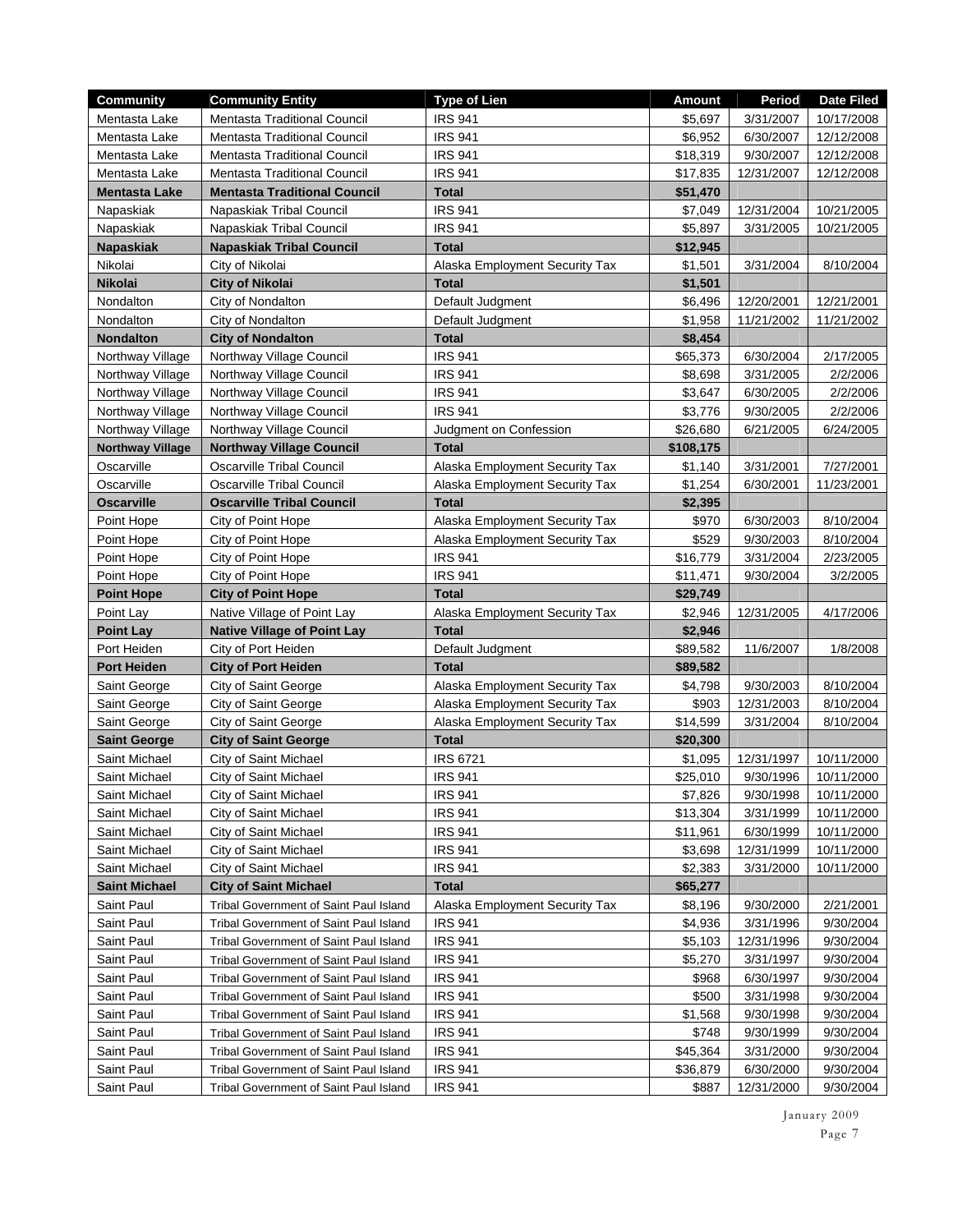| <b>Community</b>   | <b>Community Entity</b>                                                  | <b>Type of Lien</b>              | <b>Amount</b>       | Period                  | <b>Date Filed</b>        |
|--------------------|--------------------------------------------------------------------------|----------------------------------|---------------------|-------------------------|--------------------------|
| Saint Paul         | Tribal Government of Saint Paul Island                                   | <b>IRS 941</b>                   | \$932               | 3/31/2003               | 9/30/2004                |
| Saint Paul         | Tribal Government of Saint Paul Island                                   | <b>IRS 941</b>                   | \$1,964             | 9/30/2005               | 8/24/2006                |
| <b>Saint Paul</b>  | <b>Tribal Government of Saint Paul Island</b>                            | <b>Total</b>                     | \$113,317           |                         |                          |
| Seldovia           | City of Seldovia                                                         | Alaska Employment Security Tax   | \$3,050             | 3/31/2007               | 7/17/2007                |
| Seldovia           | <b>City of Seldovia</b>                                                  | <b>Total</b>                     | \$3,050             |                         |                          |
| Shaktoolik         | City of Shaktoolik                                                       | Alaska Employment Security Tax   | \$558               | 3/31/2003               | 11/12/2003               |
| Shaktoolik         | City of Shaktoolik                                                       | Alaska Employment Security Tax   | \$2,373             | 6/30/2003               | 11/12/2003               |
| Shaktoolik         | City of Shaktoolik                                                       | Alaska Employment Security Tax   | \$1,344             | 9/30/2004               | 10/17/2006               |
| Shaktoolik         | City of Shaktoolik                                                       | Alaska Employment Security Tax   | \$3,096             | 12/31/2004              | 10/17/2006               |
| Shaktoolik         | City of Shaktoolik                                                       | Alaska Employment Security Tax   | \$1,995             | 3/31/2005               | 10/17/2006               |
| Shaktoolik         | City of Shaktoolik                                                       | Alaska Employment Security Tax   | \$2,035             | 6/30/2005               | 10/17/2006               |
| Shaktoolik         | City of Shaktoolik                                                       | Alaska Employment Security Tax   | \$3,966             | 9/30/2005               | 10/17/2006               |
| Shaktoolik         | City of Shaktoolik                                                       | Alaska Employment Security Tax   | \$2,781             | 6/30/2006               | 5/27/2008                |
| Shaktoolik         | City of Shaktoolik                                                       | Alaska Employment Security Tax   | \$2,374             | 9/30/2006               | 5/27/2008                |
| Shaktoolik         | City of Shaktoolik                                                       | Alaska Employment Security Tax   | \$1,757             | 12/31/2006              | 5/27/2008                |
| Shaktoolik         | City of Shaktoolik                                                       | Alaska Employment Security Tax   | \$2,664             | 3/31/2007               | 5/27/2008                |
| Shaktoolik         | City of Shaktoolik                                                       | Alaska Employment Security Tax   | \$2,663             | 6/30/2007               | 5/27/2008                |
| Shaktoolik         | City of Shaktoolik                                                       | Alaska Employment Security Tax   | \$1,904             | 9/30/2007               | 5/27/2008                |
| Shaktoolik         | City of Shaktoolik                                                       | Default Judgment                 | \$23,200            | 7/20/2000               | 7/24/2000                |
| Shaktoolik         | City of Shaktoolik                                                       | <b>IRS 941</b>                   | \$11,323            | 6/30/2007               | 7/1/2008                 |
| <b>Shaktoolik</b>  | <b>City of Shaktoolik</b>                                                | <b>Total</b>                     | \$64,034            |                         |                          |
| Shishmaref         | City of Shishmaref                                                       | Default Judgment                 | \$28,135            | 5/4/2001                | 5/7/2001                 |
| Shishmaref         | City of Shishmaref                                                       | <b>IRS 941</b>                   | \$19,325            | 3/31/2001               | 5/1/2002                 |
| Shishmaref         | City of Shishmaref                                                       | <b>IRS 941</b>                   | \$26,403            | 6/30/2001               | 5/1/2002                 |
| Shishmaref         | City of Shishmaref                                                       | <b>IRS 941</b>                   | \$25,496            | 9/30/2001               | 5/1/2002                 |
| Shishmaref         | City of Shishmaref                                                       | <b>IRS 941</b>                   | \$14,112            | 12/31/2001              | 5/1/2002                 |
| <b>Shishmaref</b>  | <b>City of Shishmaref</b>                                                | <b>Total</b>                     | \$113,471           |                         |                          |
| Solomon            | Native Village of Solomon                                                | <b>IRS 941</b>                   | \$8,517             | 9/30/2001               | 2/18/2004                |
| Solomon            | <b>Native Village of Solomon</b>                                         | <b>Total</b>                     | \$8,517             |                         |                          |
| Teller             | City of Teller                                                           | Alaska Employment Security Tax   | \$1,165             | 6/30/2008               | 10/9/2008                |
| Teller             | City of Teller                                                           | <b>IRS 941</b>                   | \$1,186             | 3/31/1998               | 3/11/2001                |
| Teller             | City of Teller                                                           | <b>IRS 941</b>                   | \$3,764             | 6/30/1998               | 3/11/2001                |
| Teller             | City of Teller                                                           | <b>IRS 941</b>                   |                     |                         |                          |
| Teller             |                                                                          |                                  | \$1,388             | 9/30/1998               | 3/11/2001                |
|                    | City of Teller                                                           | <b>IRS 941</b>                   | \$20,413            | 12/31/1998              | 3/11/2001                |
| Teller             | City of Teller                                                           | <b>IRS 941</b>                   | \$14,149            | 3/31/1999               | 3/11/2001                |
| Teller             | City of Teller                                                           | <b>IRS 941</b>                   | \$1,032             | 3/31/2001               | 5/9/2002                 |
| Teller             | City of Teller                                                           | <b>IRS 941</b>                   | \$10,317            | 6/30/2001               | 5/9/2002                 |
| Teller             | City of Teller                                                           | <b>IRS 941</b>                   | \$8,730             | 9/30/2001               | 5/9/2002                 |
| Teller             | City of Teller                                                           | <b>IRS 941</b>                   | \$4,379             | 12/31/2001              | 5/9/2002                 |
| <b>Teller</b>      | <b>City of Teller</b>                                                    | <b>Total</b>                     | \$66,523            |                         |                          |
| Teller             | <b>Teller Traditional Council</b>                                        | <b>IRS 941</b>                   | \$2,811             | 12/31/2002              | 5/5/2004                 |
| Teller             | <b>Teller Traditional Council</b>                                        | <b>IRS 941</b>                   | \$1,046             | 3/31/2003               | 5/5/2004                 |
| Teller             | <b>Teller Traditional Council</b>                                        | <b>IRS 941</b>                   | \$1,974             | 6/30/2003               | 5/5/2004                 |
| <b>Teller</b>      | <b>Teller Traditional Council</b>                                        | <b>Total</b>                     | \$5,832             |                         |                          |
| Tununak            | <b>Tununak Traditional Council</b>                                       | <b>IRS 6721</b>                  | \$1,671             | 12/31/1996              | 11/14/2001               |
| Tununak            | <b>Tununak Traditional Council</b>                                       | <b>IRS 6721</b>                  | \$9,293             | 12/31/2000              | 1/23/2004                |
| Tununak            | <b>Tununak Traditional Council</b>                                       | <b>IRS 940</b>                   | \$14,080            | 12/31/1994              | 11/14/2001               |
| Tununak            | <b>Tununak Traditional Council</b>                                       | <b>IRS 940</b>                   | \$15,087            | 12/31/1995              | 11/14/2001               |
| Tununak            | <b>Tununak Traditional Council</b>                                       | <b>IRS 940</b>                   | \$1,660             | 12/31/1996              | 11/14/2001               |
| Tununak            | <b>Tununak Traditional Council</b>                                       | <b>IRS 940</b>                   | \$5,866             | 12/31/1998              | 11/14/2001               |
| Tununak            | <b>Tununak Traditional Council</b>                                       | <b>IRS 941</b>                   | \$53,488            | 12/31/1994              | 11/14/2001               |
| Tununak<br>Tununak | <b>Tununak Traditional Council</b><br><b>Tununak Traditional Council</b> | <b>IRS 941</b><br><b>IRS 941</b> | \$59,122<br>\$6,539 | 12/31/1995<br>3/31/1999 | 11/14/2001<br>11/14/2001 |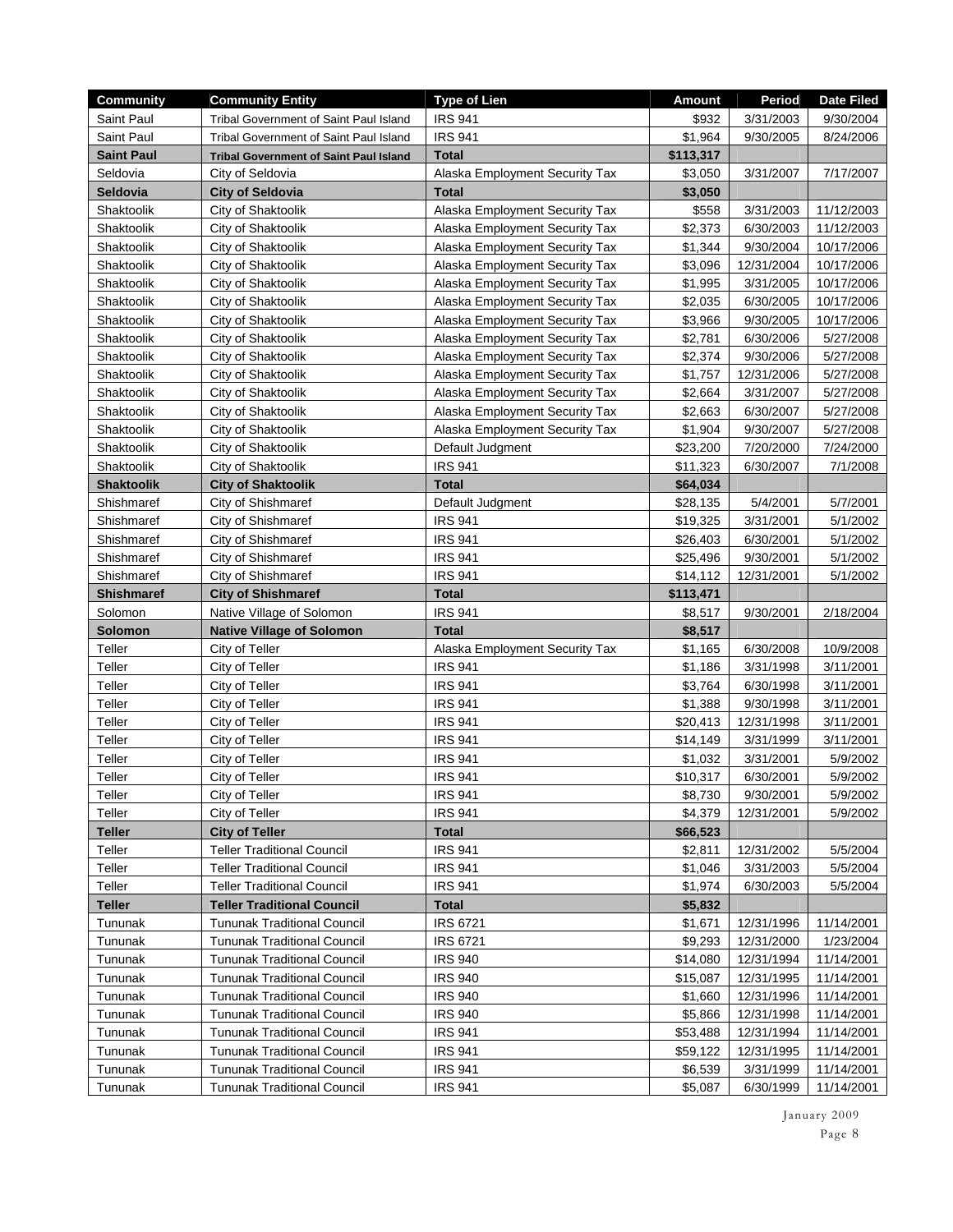| <b>Community</b> | <b>Community Entity</b>            | <b>Type of Lien</b>                   | <b>Amount</b> | <b>Period</b> | <b>Date Filed</b> |
|------------------|------------------------------------|---------------------------------------|---------------|---------------|-------------------|
| Tununak          | <b>Tununak Traditional Council</b> | <b>IRS 941</b>                        | \$7,000       | 9/30/1999     | 11/14/2001        |
| Tununak          | <b>Tununak Traditional Council</b> | <b>IRS 941</b>                        | \$7,170       | 12/31/1999    | 11/14/2001        |
| Tununak          | <b>Tununak Traditional Council</b> | Subordination of Federal Tax Lien     | \$21.189      | 5/30/2001     | 6/1/2001          |
| <b>Tununak</b>   | <b>Tununak Traditional Council</b> | Total                                 | \$207,252     |               |                   |
| Tyonek           | Native Village of Tyonek           | <b>IRS 941</b>                        | \$4.733       | 12/31/2007    | 9/3/2008          |
| <b>Tvonek</b>    | <b>Native Village of Tyonek</b>    | Total                                 | \$4,733       |               |                   |
| Wales            | City of Wales                      | <b>IRS 941</b>                        | \$1.154       | 9/30/2003     | 1/20/2005         |
| Wales            | City of Wales                      | <b>IRS 941</b>                        | \$691         | 12/31/2003    | 1/20/2005         |
| Wales            | City of Wales                      | <b>IRS 941</b>                        | \$3,494       | 6/30/2004     | 1/20/2005         |
| <b>Wales</b>     | <b>City of Wales</b>               | <b>Total</b>                          | \$5,339       |               |                   |
| Yakutat          | City and Borough of Yakutat        | Hospital, Physician, and Nurse's Lien | \$10,317      | 8/25/2005     | 8/25/2005         |
| <b>Yakutat</b>   | <b>City and Borough of Yakutat</b> | <b>Total</b>                          | \$10,317      |               |                   |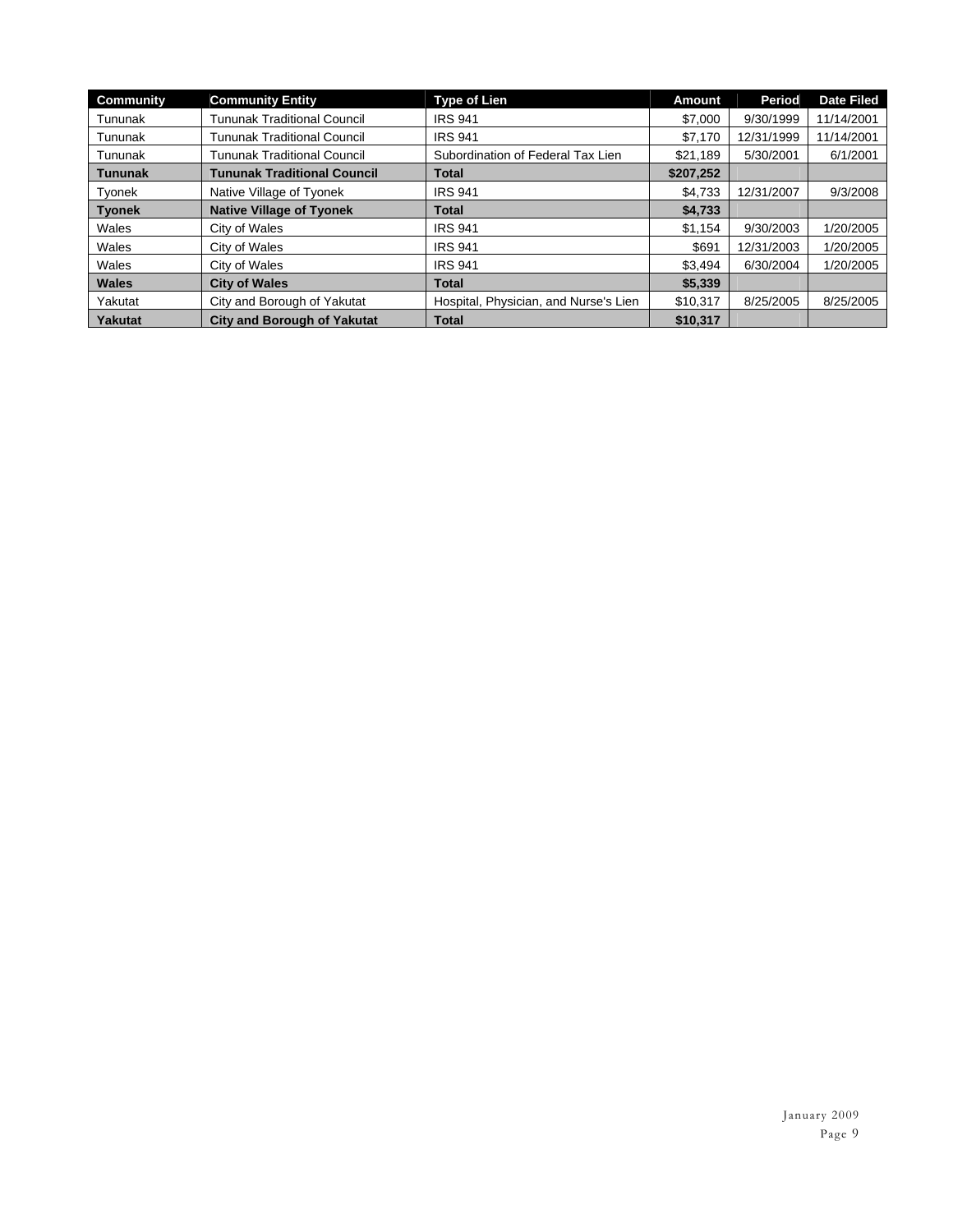#### **LIEN DESCRIPTIONS**

#### **State Tax Liens:**

 **Alaska Employment Security Tax (EST) -** A tax collected by the State of Alaska, Department of Labor and Workforce Development to support the Unemployment Insurance Program.

#### **Federal Tax Liens:**

- **IRS 6721** Refers to the portion of the Internal Revenue Code authorizing the IRS to penalize employers for providing false or incomplete information on an information return, such as a wage statement.
- **IRS 6723 -** Refers to the portion of the Internal Revenue Code authorizing the IRS to penalize employers for failure to timely comply with a specified reporting requirement
- **IRS 940 -** Taxes owed to the IRS based on the federally mandated employer's contribution under the Federal Unemployment Tax Act (FUTA).
- **IRS 941 -** Taxes owed to the IRS based on employee withholdings relating to federal income, Social Security, and Medicare taxes.
- **Subordination of Federal Tax Lien** An agreement between an entity and the IRS which allows other liens to take precedence over the debt owed to the IRS.

#### **Court-Ordered Liens:**

- **Default Judgment** Judgment entered against a party who has failed to defend against a claim that has been brought by another party.
- **Final Judgment** Judgment which leaves nothing open to further dispute and sets at rest cause of action between parties. A judgment is considered "final" and thus appealable only if it determines the rights of the parties and disposes of all of the issues involved so that no further court action will be necessary in order to determine the entire controversy.
- **Hospital's, Physician's, and Nurse's Lien** An operator of a hospital in the state, a licensed special nurse in a hospital, or a physician who furnishes service to a person who has a traumatic injury has a lien upon any sum awarded to the injured person by judgment, settlement, or compromise.
- **Judgment on Confession** Judgment entered where the defendant confessed action. This means the debtor is permitting judgment to be entered against him by his creditor for a stipulated sum. In Alaska, a confession judgment can be entered before or after commencing action in Superior Court.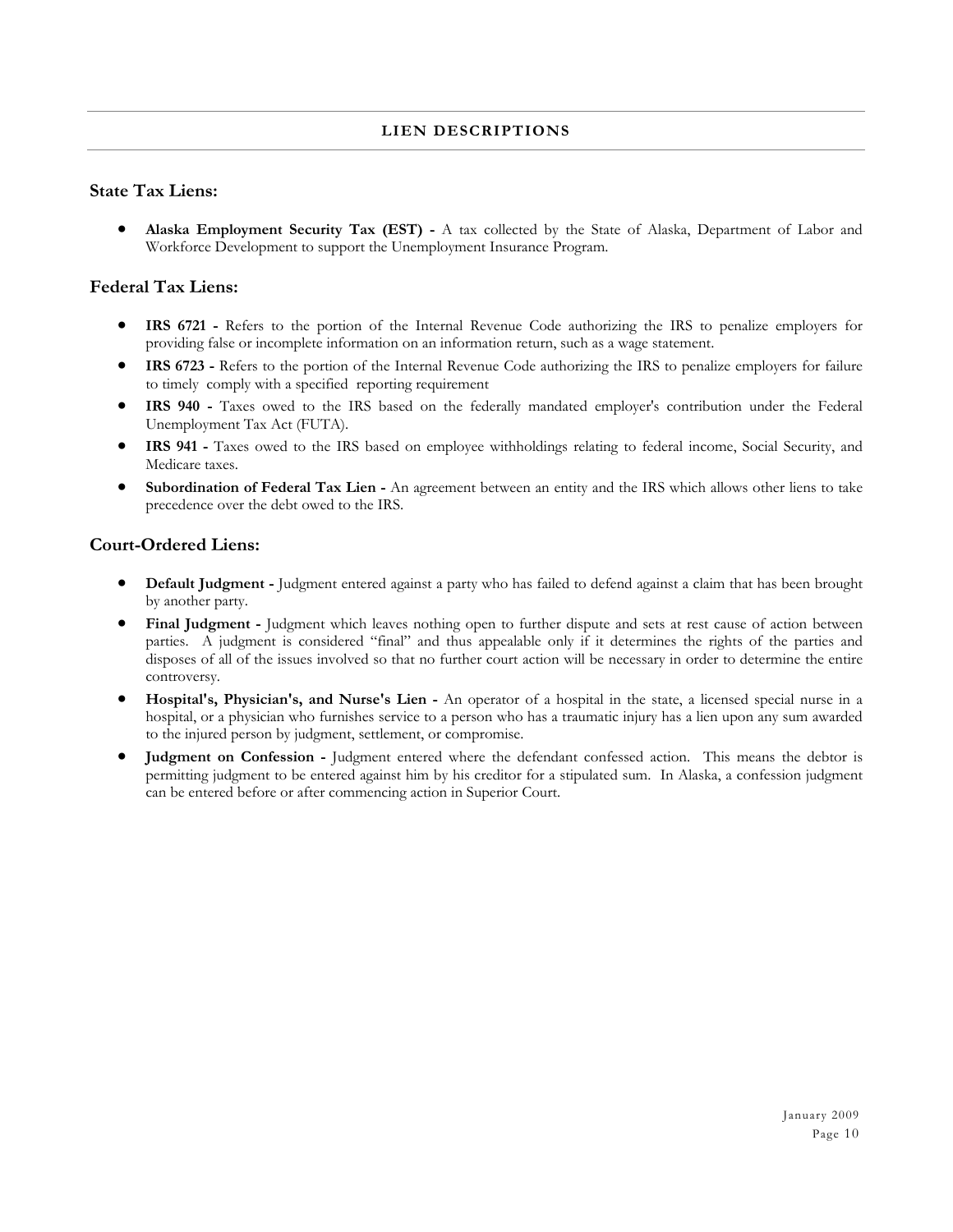DCRA offers a wide range of online data and information resources to communities, agencies, and the public. The following is a select listing of DCRA's varied information resources.







| <b>Car Dal Destro</b>                                                                                                                                                                                                                                                                                                                                                                                                                                                                                                                                                                                           | Commerce                                                                                                                                           | <b>South 1</b>                                                                                                                                                                                                                                                                                                                                                                      |
|-----------------------------------------------------------------------------------------------------------------------------------------------------------------------------------------------------------------------------------------------------------------------------------------------------------------------------------------------------------------------------------------------------------------------------------------------------------------------------------------------------------------------------------------------------------------------------------------------------------------|----------------------------------------------------------------------------------------------------------------------------------------------------|-------------------------------------------------------------------------------------------------------------------------------------------------------------------------------------------------------------------------------------------------------------------------------------------------------------------------------------------------------------------------------------|
| <b>Capital Projects Database</b><br>1. Ad fed throne<br>tion of home. I I formers a                                                                                                                                                                                                                                                                                                                                                                                                                                                                                                                             | a linework futures. A finish home funnish-                                                                                                         |                                                                                                                                                                                                                                                                                                                                                                                     |
| The Capital Projects Database striburni<br>descriptions, furning levels and status for case<br>10.200 Lagital projects in Alanka<br><b>LESSAGER</b>                                                                                                                                                                                                                                                                                                                                                                                                                                                             | It Salarit uwa, or more Communities<br>For instructions about making multiple<br>astachate club have 1                                             |                                                                                                                                                                                                                                                                                                                                                                                     |
| Two can retirere Capital Projects Data for one<br>or move communities finis the GM on the<br>right. Data is precented in a take format.                                                                                                                                                                                                                                                                                                                                                                                                                                                                         | <b><i><u>Amount</u></i></b><br><b>STORE</b><br><b>Associate</b><br><b>SCHOOL</b>                                                                   |                                                                                                                                                                                                                                                                                                                                                                                     |
| Cambrel Fatrooms tots by ALL communities<br>man bake several minutes to display on your<br>monitor. Your system may "live sol" if your<br>bandwells is low in addition product Nov.<br>Industrial terms and the blurst handlest<br>pages. Fyric need to directivel large amounts.<br>of data, it may be bent if you contact us.<br>dear for the first way tops war inter money and<br>need you the information in aucui-<br>2: F you would also the the generated take to be automatically emained in your a 1974 Excel-<br>the formula antius your around additions to this settleties before. The contract of | <b>SALES</b><br><b>SHANNA</b><br><b>SHELF</b><br>his age 20th days<br><b><i><u>SAFER HOLD</u></i></b><br><b>Associate East Business</b><br>120,000 | <b>Ouick Links</b><br>1. Associated Council of the council<br>a death factor<br>1 Personne Australian Inc.<br>Consumer<br>1 Plymboan Management<br>Characterization and the court<br>11.000 Boarders Generation<br>11.000 Streetwood Association<br>1 Planning and Land<br>Management Declines<br>1 Marti 1986, Business Address<br>1 Total Assessment Property Tax<br><b>SHOW:</b> |
| <b>A-Point</b>                                                                                                                                                                                                                                                                                                                                                                                                                                                                                                                                                                                                  |                                                                                                                                                    | Of Interest                                                                                                                                                                                                                                                                                                                                                                         |
| It Click Hoop non- Light Date.<br>Department of Convenance, Convenanty, and Economic Development<br>Research & Anglysis Tachine                                                                                                                                                                                                                                                                                                                                                                                                                                                                                 |                                                                                                                                                    | 1 Andre Grenssels Treisburg<br>1. Alexton Esiminated, Arizonalista<br>Services.<br>- Roman Fara Resources<br>1 Canvie of Frence<br>1 Casterboard Internet<br>1 Connecto Futura Determina                                                                                                                                                                                            |



The **Community Profiles Database** contains profiles for more than 390 places in Alaska, the majority of which are communities. Information found in this database includes population, history, culture, facilities, census data, and more. Visit the **Community Profiles Database** at:

http://commerce.alaska.gov/dcra/commdb/CF\_COMDB.htm

The **Municipal Officials Directory (MOD) Online System** offers dynamic contact information for communities across the state, including local and regional contacts, municipal officials, and employee listings. Visit the **MOD Online System** at:

http://commerce.alaska.gov/dcra/MOD/MOD.htm

The **Alaska Economic Development Resource Guide (EDRG)** is an inventory of programs and services which can provide economic development assistance to Alaska communities and businesses. Visit the **EDRG** at:

http://commerce.alaska.gov/dcra/edrg/EDRG.htm

The **Capital Projects Database** contains descriptions, funding levels, and status for over 8,000 capital projects in Alaska communities. The **Capital Projects Database** is designed to quickly deliver requested queries in Excel to your email in-box. Visit the **Capital Projects Database** at:

http://commerce.alaska.gov/dcra/commdb/CF\_RAPIDS.htm

**Community Profile Maps** display land use, land suitability, land ownership, and ANCSA 14(c) land settlement boundaries. These maps are ideal for use in planning economic development projects within mapped communities. Visit **Community Profile Maps** at:

http://commerce.alaska.gov/dcra/profiles/profile-maps.htm